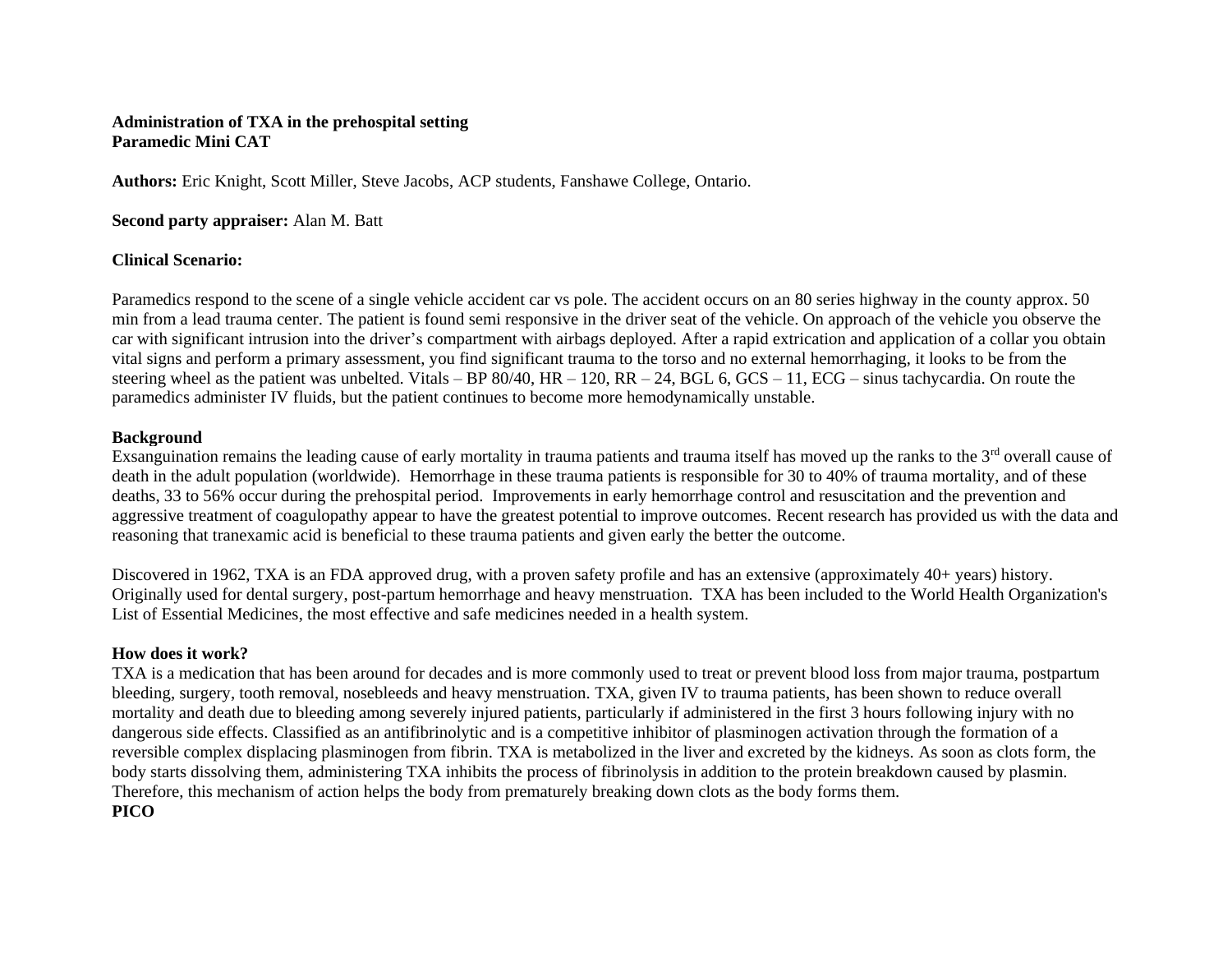In hemodynamically unstable trauma patients does the administration of TXA compared to patients receiving standard care reduce mortality?

**Search strategy (Basic):** (prehospital) and (TXA) and (mortality) Limit: post 2005 **Databases searched:** MEDLINE

**Search results:** 835

| Title, author,                             | Design/LOE                                                  | Population                                                             | <b>Intervention</b>                                                                                               | <b>Outcomes</b>                                                                                               | <b>Results</b>                                                                                                     | Weaknesses/                                                                                                               |
|--------------------------------------------|-------------------------------------------------------------|------------------------------------------------------------------------|-------------------------------------------------------------------------------------------------------------------|---------------------------------------------------------------------------------------------------------------|--------------------------------------------------------------------------------------------------------------------|---------------------------------------------------------------------------------------------------------------------------|
| year                                       |                                                             |                                                                        |                                                                                                                   |                                                                                                               |                                                                                                                    | <b>Strengths</b>                                                                                                          |
| Roberts et al.,<br>2011                    | Large randomized<br>placebo-<br>controlled study            | 20,211 trauma<br>patients                                              | Administration of<br>a short course of<br>tranexamic acid                                                         | All-cause<br>mortality of the<br>TXA group v.                                                                 | TXA significantly<br>decreases<br>mortality rate for                                                               | <b>Strength</b><br>Large Study<br>Randomized                                                                              |
| <b>CRASH-2</b>                             | LOE 1                                                       | Hospitals with<br>varying levels of<br>trauma.                         | on death, vascular<br>occlusive events,<br>and the receipt of<br>blood transfusion<br>in trauma patients          | placebo group                                                                                                 | bleeding trauma<br>patients (14.5%)<br>for TXA<br>compared to<br>16.0% for<br>placebo) $P = .0035$                 | study<br>Placebo used<br>$\bullet$<br><b>Weakness</b><br>N <sub>0</sub><br>$\bullet$<br>prehospital<br>branch of<br>study |
| Morrisson et al.<br>2012<br><b>MATTERs</b> | Retrospective<br>observational<br>study<br>LOE <sub>2</sub> | 896 trauma<br>patients<br>Military surgical<br>hospital in<br>southern | Comparing TXA<br>administration<br>with no TXA in<br>patients receiving<br>at least 1 unit of<br>packed red blood | Mortality at 24<br>hours, 48 hours,<br>and 30 days as<br>well as the<br>influence of TXA<br>administration on | The TXA group<br>had a significantly<br>lower unadjusted<br>mortality than the<br>non-TXA group<br>17.4% vs 23.9%, | <b>Weakness</b><br>No evidence<br>$\bullet$<br>of prehospital<br>use of TXA<br>Retrospective<br>study                     |
|                                            |                                                             | Afghanistan                                                            | cells                                                                                                             | postoperative<br>coagulopathy and<br>the rate of<br>thromboembolic<br>complications.                          | $P = 0.03$                                                                                                         |                                                                                                                           |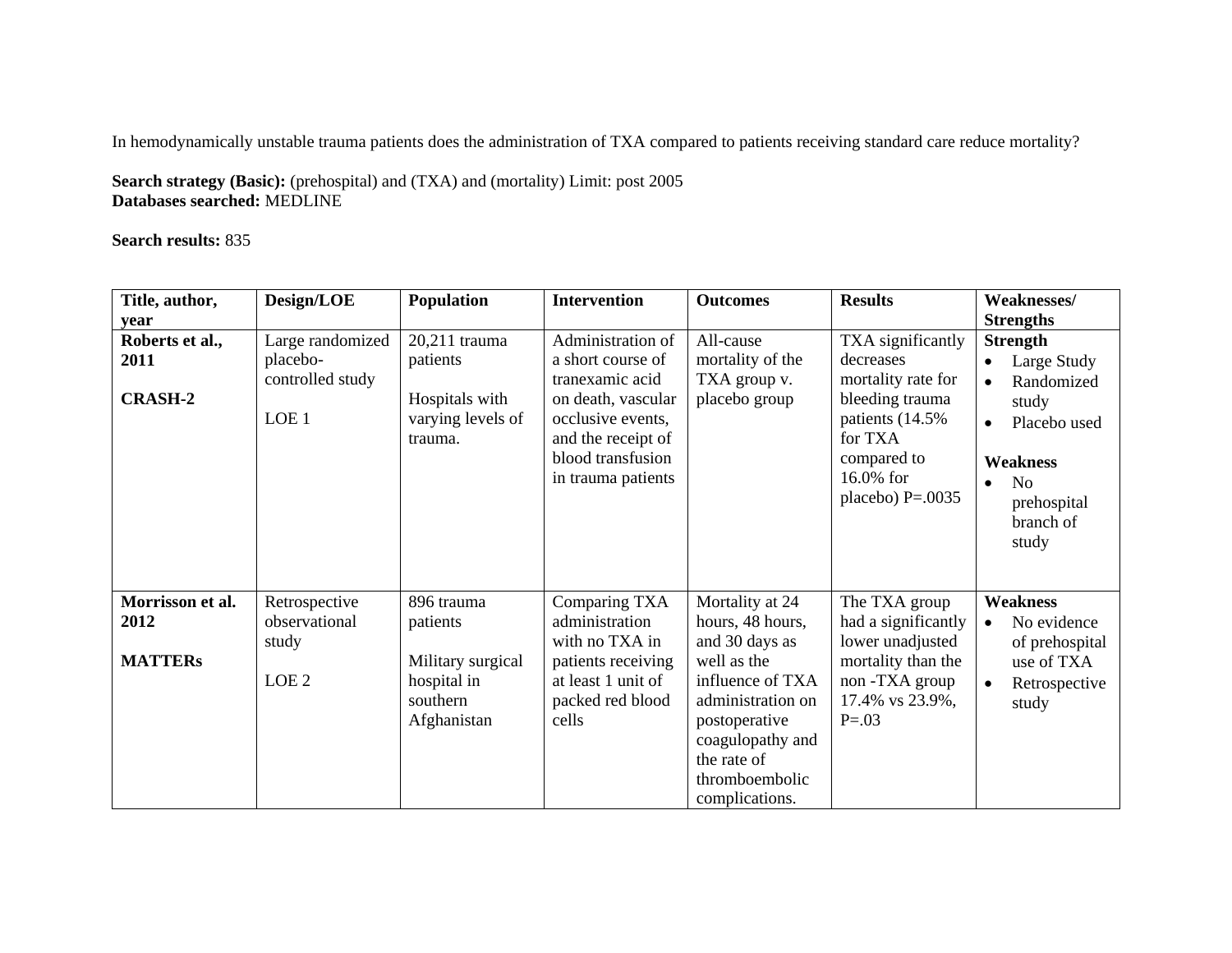| Neeki et al. 2017 | Non-Randomized   | 253 trauma  | First responders    | 24-hour, 48 hour   | <b>TXA</b>          | <b>Strength</b>          |
|-------------------|------------------|-------------|---------------------|--------------------|---------------------|--------------------------|
|                   | Interventional   | patients    | administered        | and 28-day         | administration      | Prehospital<br>$\bullet$ |
| <b>CAL-PAT</b>    | Clinical Trial   |             | 1 gram of TXA       | mortality rate for | may be safe in the  | study                    |
|                   |                  | Prehospital | followed by an      | patients           | prehospital setting | Recorded<br>$\bullet$    |
|                   | LOE <sub>2</sub> |             | optional second     | administered       | with no             | doses of TXA             |
|                   |                  |             | one-gram dose       | TXA or receiving   | significant change  | given and                |
|                   |                  |             | upon arrival to the | standard care      | in adverse events   | when                     |
|                   |                  |             | hospital, if the    |                    | observed.           |                          |
|                   |                  |             | patient still met   |                    | 24 hour mortality   | <b>Weakness</b>          |
|                   |                  |             | inclusion criteria  |                    | (3.9% TXA vs        | Small sample             |
|                   |                  |             |                     |                    | 7.2%) P=.27 48-     | size                     |
|                   |                  |             |                     |                    | hour mortality      |                          |
|                   |                  |             |                     |                    | rate $(6.3\%$ TXA   |                          |
|                   |                  |             |                     |                    | vs $7.2\%$ )P=.76,  |                          |
|                   |                  |             |                     |                    | and 28-day          |                          |
|                   |                  |             |                     |                    | mortality rate      |                          |
|                   |                  |             |                     |                    | $(6.3\%$ TXA vs     |                          |
|                   |                  |             |                     |                    | $10.4\%$ )P=.23 -   |                          |
|                   |                  |             |                     |                    | There was no        |                          |
|                   |                  |             |                     |                    | significant         |                          |
|                   |                  |             |                     |                    | difference          |                          |
|                   |                  |             |                     |                    | observed between    |                          |
|                   |                  |             |                     |                    | standard care and   |                          |
|                   |                  |             |                     |                    | care with TXA       |                          |
|                   |                  |             |                     |                    | but this also mean  |                          |
|                   |                  |             |                     |                    | TXA does not        |                          |
|                   |                  |             |                     |                    | increase            |                          |
|                   |                  |             |                     |                    | mortality.          |                          |

# **Comments:**

Multiple studies have all pointed to the safe and beneficial administration of TXA in the traumatic/hemorrhagic shock patients. The studies performed in hospital are significant with outcomes that lower the mortality rate of the patients, but studies in the prehospital setting are less significant as they have smaller populations. Although the outcomes are promising and preliminary data shows the use of TXA beneficial, it is our opinion that a large prehospital study needs to be performed.